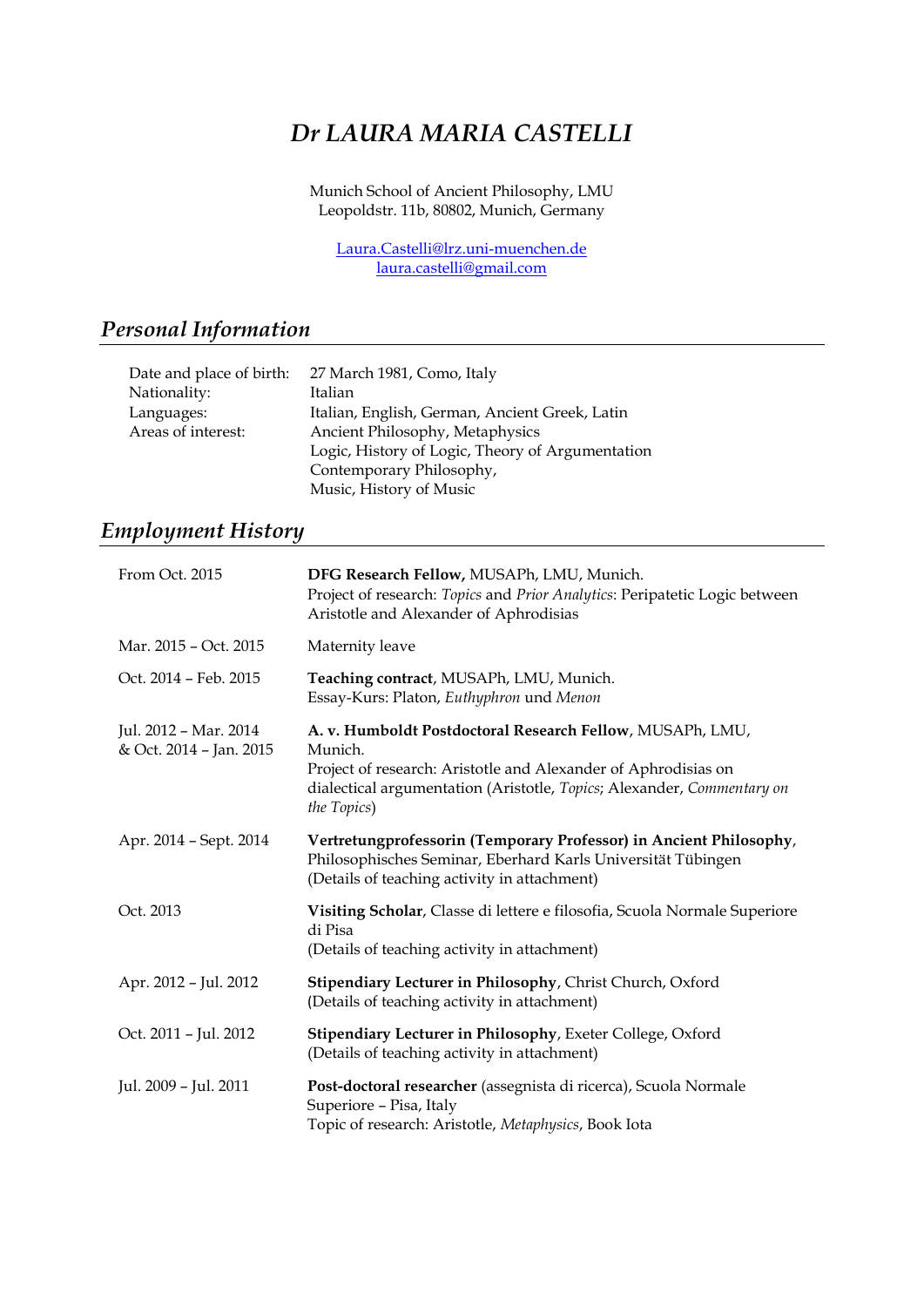## *Further Qualifications*

| Since Feb. 2014        | Abilitazione scientifica nazionale (Italy): idoneità a Professore di II fascia                                                                                                                   |
|------------------------|--------------------------------------------------------------------------------------------------------------------------------------------------------------------------------------------------|
| Since Feb. 2013        | Fellow of The Higher Education Academy                                                                                                                                                           |
| Education              |                                                                                                                                                                                                  |
| Oct. 2004 - Apr. 2008  | Scuola Normale Superiore di Pisa<br>Doctorate in Philosophy cum laude<br>Title of dissertation: "Problems and Paradigms of Unity. Aristotle's<br>Accounts of the One and its Meanings"           |
| Oct. 2000 - Jan. 2006  | Scuola Normale Superiore di Pisa<br>Diploma di licenza in Filosofia cum laude<br>Title of dissertation: "Samples of Philosophical Ontology: Trope<br>Theory and Methods of Ontological Enquiry". |
| Oct. 2000 - Jul. 2004  | Università di Pisa<br>Laurea in filosofia (MA in Philosophy) cum laude<br>Title of dissertation: "La teoria aristotelica dell'uno e dei molti:<br>aspetti del libro Iota della Metafisica".      |
| Sept. 2000             | Admission to the Scuola Normale Superiore di Pisa<br>Admission by national competition,<br>24 places for the Humanities, 1st place                                                               |
| Sept.1994 - Sept. 2001 | Conservatorio di Novara<br>Diploma di Pianoforte<br>(Diploma in Piano; final grade: 9/10)                                                                                                        |
| Sept. 1995 - Jul. 2000 | Liceo Classico "A. Volta" di Como<br>Maturità Classica, final grade: 100/100                                                                                                                     |

# *Grants and Scholarships*

| Jun. 2008             | Premio Bocca<br>Prize for the best PhD thesis in Philosophy in Pisa and Turin |
|-----------------------|-------------------------------------------------------------------------------|
| Oct. 2007 – Jul. 2008 | St. John's College, University of Oxford<br>Visiting Student                  |
| Apr. 2006 - Jul. 2006 | Eberhard Karls Universität Tübingen<br>Visiting Student                       |
| Oct. 2004 – Feb. 2005 | Eberhard Karls Universität Tübingen<br>Visiting Student                       |
| Oct. 2004 – Oct. 2007 | Scuola Normale Superiore di Pisa<br>PhD Scholarship                           |
| Oct. 2000 – Oct. 2004 | Scuola Normale Superiore di Pisa<br>Undergraduate Scholarship                 |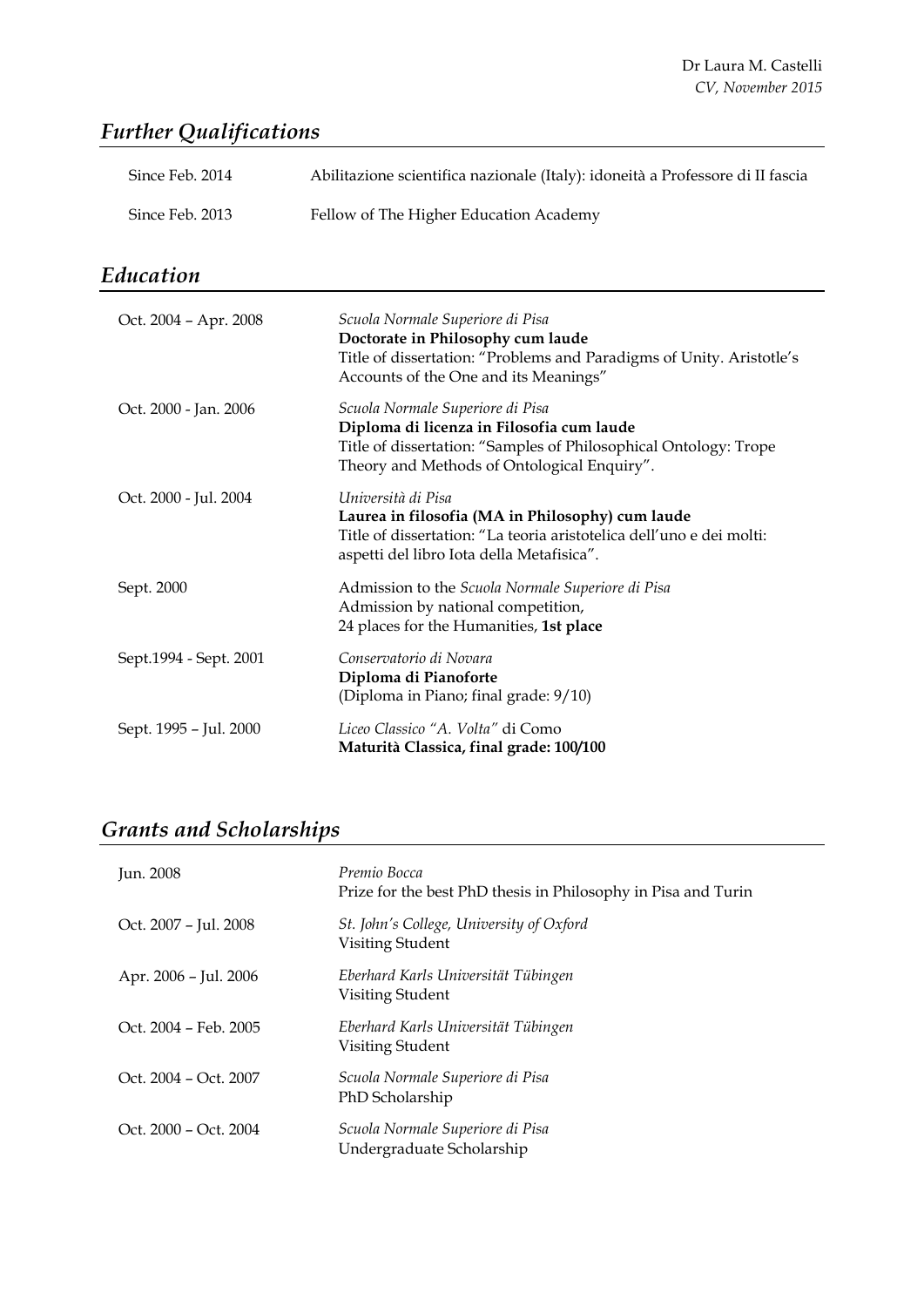## *Publications*

#### **Books**

- 1. *Aristotle, Met. X. Introduction, translation and commentary,* in preparation for Clarendon Press, Oxford (accepted)
- 2. *Aristotele, Fisica IV. Introduzione, traduzione e commento,* Carocci, Roma 2012
- 3. *Problems and Paradigms of Unity. Aristotle's Accounts of the One*, International Aristotle Studies 6, Academia Verlag, Sankt Augustin 2010

#### In progress:

- *a. Topic and Analytic: Peripatetic Logic between Aristotle and Boethius*
- *b. Alexander of Aphrodisias: On Aristotle's Topics, Book II. Introduction, translations and notes*, in preparation for the series *Ancient Commentators on Aristotle*
- *c. Alexander of Aphrodisias: On Aristotle's Topics, Book III. Introduction, translations and notes*, in preparation for the series *Ancient Commentators on Aristotle*

#### **Articles**

- 4. *Dialectic and Topical Arguments – within and without the Topics (forthcoming in* J. Fink and D. Charles (eds.)*, Limits of Dialectic?*, Oxford University Press*)*
- 5. *Aristotle, Phys. I 3 (forthcoming in* D. Quarantotto (ed.)*, Aristotle, Physics I,* Cambridge University Press*)*
- 6. *Defining and Arguing for a Definition. Making Sense of An. Post. B 3-7 (forthcoming in* M. Mariani (ed.)*, Zur modernen Deutung der aristotelischen Logik,* Georg Olms*)*
- 7. *Alexander on Aristotle, APr I 31, Division and Syllogistic,* «Documenti e studi sulla tradizione filosofica medievale» XXVI, 2015, pp. 33-54
- 8. *Phthonos: pathos, ēthos, Perception of Desert and the Place of Envy in Rhet. II,* in *B. Centrone (ed.), La*  Retorica *di Aristotele e la dottrina delle passioni,* Pisa University Press 2015, pp. 221-248
- 9. *Alexander of Aphrodisias: Methodological Issues and Argumentative Strategies between Ethical Problems and Commentary on the Topics (forthcoming in M. Bonelli (ed.), Le questioni etiche di Alessandro d'Afrodisia,* Bibliopolis 2014, pp. 19-42*)*
- 10. *Collections of Topoi and the Structure of Aristotle's* Τopics*. Notes on an Ancient Debate (Aristotle, Theophrastus, Alexander and Themistius)*, «Antiquorum Philosophia» VII, 2013, pp. 65-91
- 11. *Universals, Particulars and Aristotle's Criticism of Plato's Forms*, in R.Chiaradonna-G.Galluzzo (eds.), *Universals in Ancient Philosophy*, Edizioni della Scuola Normale 2013, pp. 139-184
- 12. *Manifestazioni somatiche e fisiologia delle 'affezioni dell'anima' in ps. Arist., Problemata*, in B. Centrone (ed.), *Studi sui Problemata Physica aristotelici*, «Elenchos» LVIII, 2011, pp. 239-274
- 13. *Greek, Arab and Latin Commentators on per se accidents of being qua being and the place of Aristotle, Met. Iota*., «Documenti e studi sulla tradizione filosofica medievale» XXII, 2011, pp. 153-208
- 14. *Met. XII 7, 1072a27-b1: An Argument of Identity*, «The British Journal for the History of Philosophy» XIX (5), 2011, pp. 837-848
- 15. *Matter, Necessity and the Middle Term in An.Post. B11*, «Documenti e studi sulla tradizione filosofica medievale» XX, 2009, pp. 1-21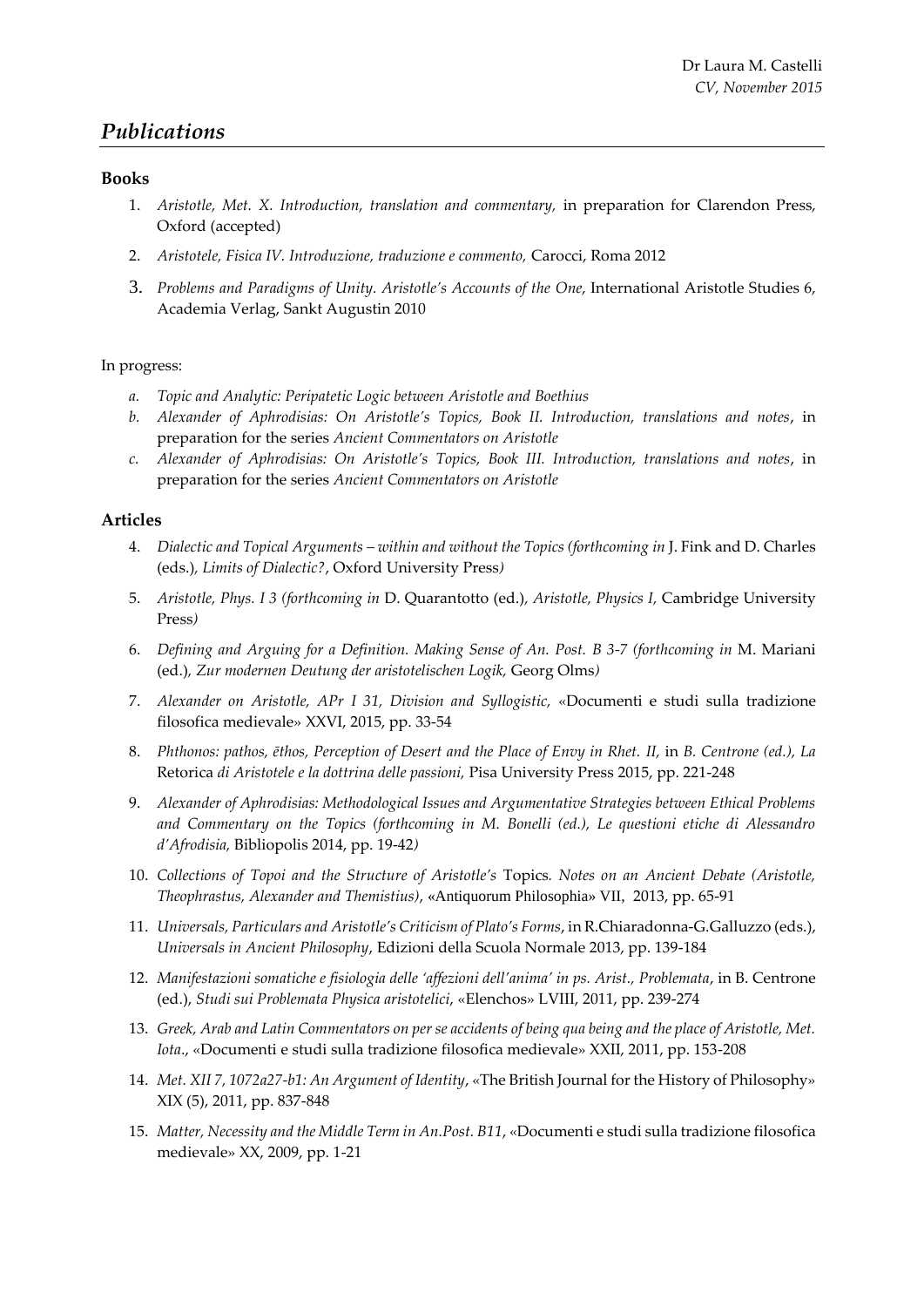- 16. *Τὸ ἓν λέγεται πολλαχῶς. Questioni aristoteliche sui significati dell'uno,* «Antiquorum Philosophia» II, 2008, pp. 189-215
- 17. *Plato and Aristotle on Universals and Definition by Division,* «Documenti e studi sulla tradizione filosofica medievale», XVIII, 2007, pp. 21-35
- 18. *Note sulla nozione di δύναμις τοῦ ποεῖν καὶ τοῦ πάσχειν in Soph. 247d-e: alcuni spunti aristotelici* «Elenchos» XXVII, 2007 fasc. ii, pp. 415-434
- 19. *Metaphysica Iota 6: alcuni aspetti dell'opposizione uno/molti*, in B. Centrone (Ed.), *Il Libro Iota (X) della Metafisica di Aristotele*, International Aristotle Studies 4, Academia Verlag, Sankt Augustin 2005, pp.139-156
- 20. *Individuation and Metaphysics Z 15*, «Documenti e studi sulla tradizione filosofica medievale» XIV, 2003, pp. 1-26

#### **Reviews and Commentaries**

- 21. *Mayhew (R.) (ed.) \_ The Aristotelian Problemata Physica. Philosophical and Scientific Investigations \_ (Philosophia Antiqua 139.) Pp. xvi + 467, ills. Leiden and Boston: Brill, 2015. Cased, €168, US\$218. ISBN:978-90-04-28085-4*, forthcoming in *«*The Classical Review*»*
- 22. *Bodéüs (R.), Stevens (A.) (trans.) Aristote: Métaphysique, Livre Delta. Pp. 235. Paris: Librairie Philosophique J. Vrin, 2014. Paper, €18. ISBN: 978-2-7116-2496-6*, The Classical Review, Available on CJO 2015 doi:10.1017/S0009840X15001638
- 23. *V. Harte, "Plato on Parts and whole", and the philosophy of David Lewis (Commentary), in M. Carrara,* R. Ciuni, G. Lando (eds.)*, Composition, Counterfactuals and Causation, «*Humana Mente*»* 19, 2011, pp. 189-196
- 24. *J. Kirby, Aristotle's Metaphysics: Form, Matter and Identity, Continuum International Publishing Group (2009), «*The British Journal for the History of Philosophy», 2010, pp. 941-943
- 25. *E. Halper, One and Many in Aristotle's Metaphysics Alpha-Delta, Parmenides publishing (2008), «*Elenchos» XXX, 2009, fasc. I, pp. 177-187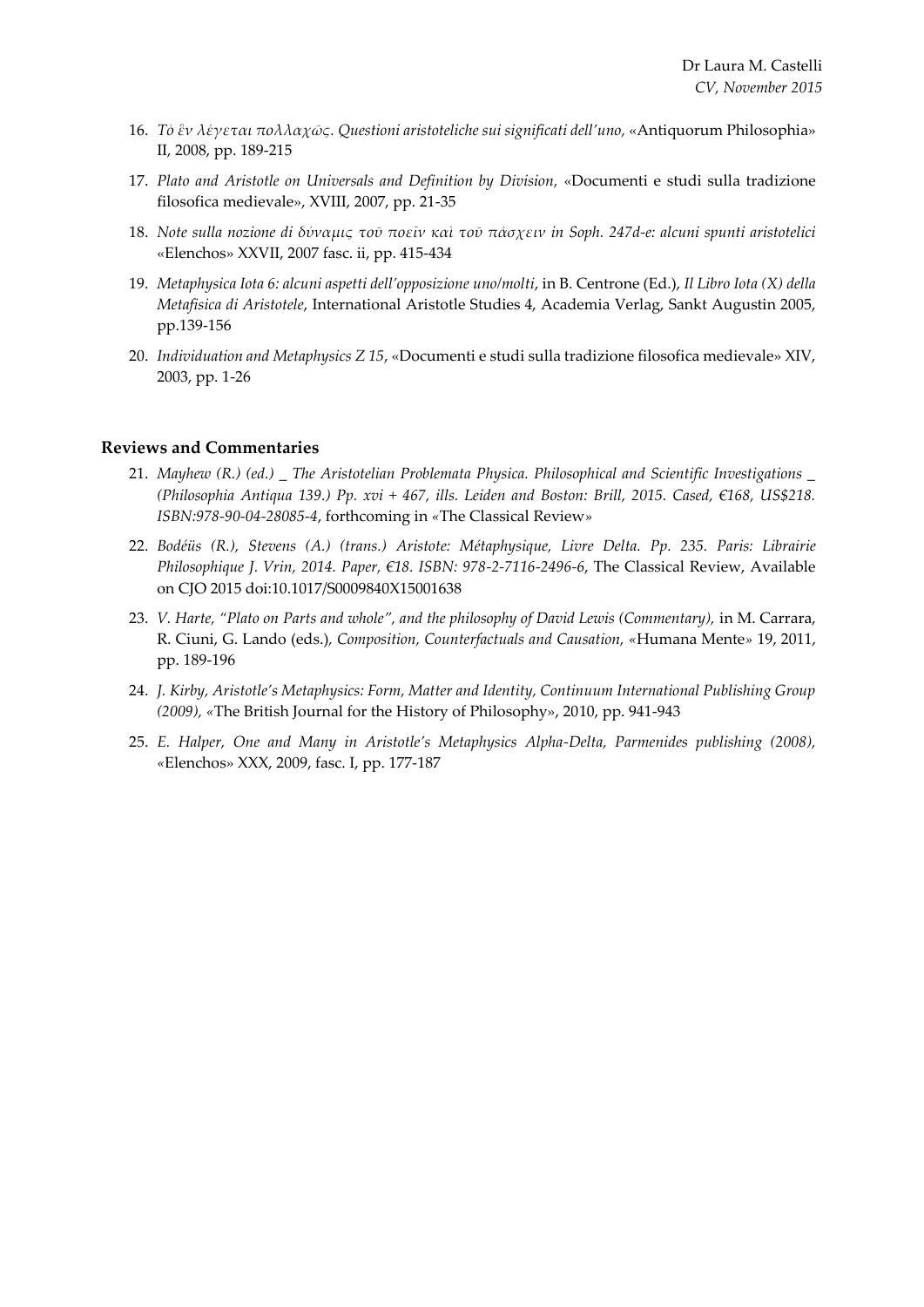# *Teaching and related activities*

| Oct. 2014 - Feb. 2015 | Essay-Kurs at LMU on Plato, Euthyphro and Meno                                                                                                                                                |
|-----------------------|-----------------------------------------------------------------------------------------------------------------------------------------------------------------------------------------------|
| Apr.-July 2014        | Seminars and Lectures at Eberhard Karls Universität Tübingen<br>(see Attachment)                                                                                                              |
| Apr.-July 2014        | Seminar on Aristotle, Physics III - IV at MUSAPh, LMU Munich<br>(together with Dr. Andreas Anagnostopoulos)                                                                                   |
| Oct. 2013             | Lectures at the Scuola Normale Superiore of Pisa (see<br>Attachment)                                                                                                                          |
| Oct. 2011 – Jun. 2012 | Tutorials at Exeter College and Christ Church, Oxford (see<br>Attachment)                                                                                                                     |
| Oct. 2010 - Jan. 2011 | Introduction to Plato, Republic, SNS Pisa<br>Aristotle's theory of contrariety                                                                                                                |
| Dec. 2009 - Jun. 2010 | Tutorials (Aristotle, Rhetoric; Parts of Animals) and lectures<br>(Aristotle, Top. I; EN I-VI), SNS - Pisa                                                                                    |
| Jan. - Mar. 2009      | Tutorials (Introduction to Plato's ethics), WISC, Oxford                                                                                                                                      |
| Oct. – Dec. 2008      | Tutorials (Plato, Republic), Wycliffe Hall - Oxford                                                                                                                                           |
| Dec. 2007             | Helper with admission interviews, St. John's College - Oxford                                                                                                                                 |
| Mar. 2004 - Oct. 2007 | Tutoring and teaching activity, SNS - Pisa (see attachment)                                                                                                                                   |
| 21 - 27 Jul. 2007     | Camigliatello Silano (CS) Italy, Corso di orientamento<br>universitario 2007 (Scuola Normale Superiore)<br>in Ancient and Contemporary Philosophy<br>Tutor<br>for<br>undergraduate students   |
| 2 - 8 Sept. 2005      | Rovereto (TN) Italy, Corso di orientamento universitario 2005<br>(Scuola Normale Superiore - Università di Trento) Tutor in Ancient<br>and Contemporary Philosophy for undergraduate students |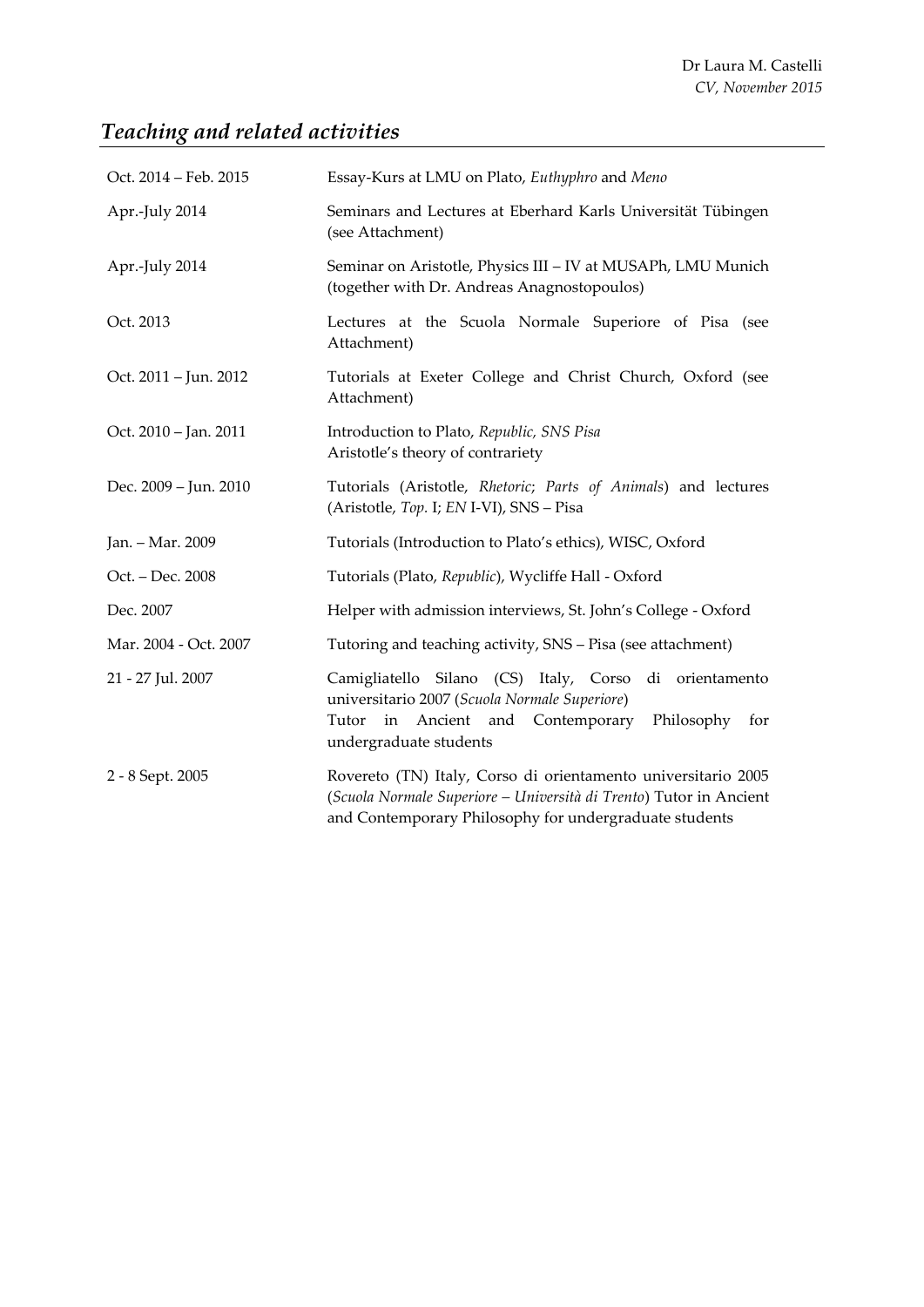## *Talks*

| Séminaire d'Histoire de la Philosophie Ancienne<br>Université Paris 1 Panthéon-Sorbonne /<br>GRAMATA UMR 7219 / SPHERE<br>Talk: Topics, Analytics and Physics: Theory and<br>Practice of Philosophical Argumentation in Aristotle<br>and Alexander of Aphrodisias |
|-------------------------------------------------------------------------------------------------------------------------------------------------------------------------------------------------------------------------------------------------------------------|
| LMU-Berkeley Workshop in Ancient Philosophy<br>MUSAPh, LMU Munich<br>Talk: Perceiving, Thinking and Describing Unity.<br>Overlapping Issues in Aristotle's Psychology and<br>Science of Being                                                                     |
| Conference: Aristotle's Logic and Metaphysics<br>University of Chicago<br>Talk: Contraries, Privation and Contradictories. Some<br>Remarks on the Ontology and Logic of enantia                                                                                   |
| Conference: L' oggetto etico nella filosofia<br>peripatetica<br>Università degli studi di Bergamo<br>Talk: Alexander of Aphrodisias: Methodological Issues<br>and Argumentative Strategies between Ethical<br>Problems and Commentary on the Topics               |
| Programa De Pós-Graduaçao Em Filosofia<br>Universidade de Campinas, Brazil<br>Talks: 1) Defining and Arguing for a Definition.<br>Making Sense of An. Post. B 3-7<br>2) Dialectic and Topical Arguments - within and<br>without the Topics                        |
| Conference: Limits of Dialectic?<br>Oriel College, Oxford<br>Talk: Topoi: Theory and Practice                                                                                                                                                                     |
| GrAL - La Retorica di Aristotele e la dottrina delle<br>passioni<br>Università degli Studi di Pisa<br>Talk: Phthonos: pathos, ethos, Perception of Desert<br>and the Place of Envy in Rhet. II                                                                    |
| Giornata di studio sulle Categorie<br>Università di Roma Tre, Dipartimento di Filosofia<br>Talk: Sostanza e Contrari                                                                                                                                              |
| Séminaire du Centre Léon Robin, Paris, "Logique<br>et métaphysique chez Aristote"<br>Talk: Met. Iota 1-2 and 3-10. Comments on Annick<br>Jaulin, "A quoi sert le livre Iota (I, 1-2)?"                                                                            |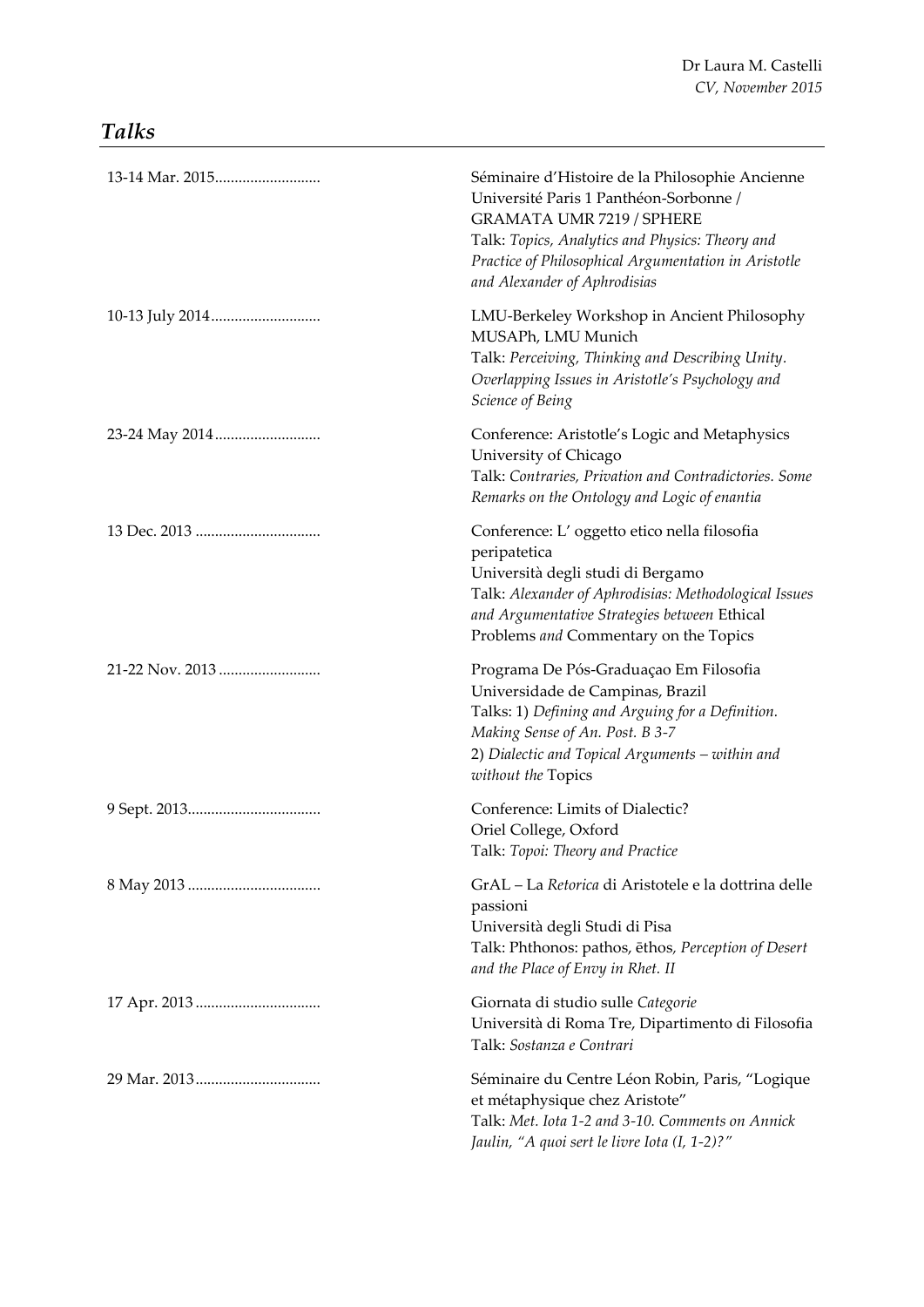| European Society for Ancient Philosophy, 19th<br>meeting _ Aristotle, Met. B2-4<br>Delphi, Greece<br>Talk: Aporiai 2, 3, 4                                                                                                                                                                        |
|---------------------------------------------------------------------------------------------------------------------------------------------------------------------------------------------------------------------------------------------------------------------------------------------------|
| Ciclo di incontri "Platone e Aristotele a<br>confronto"<br>Università degli studi di Milano, Dipartimento di<br>Filosofia<br>Talk: Platone e Aristotele sull' opposizione di<br>corruttibile e incorruttibile (Met. X 10 e Phaed. 100b-<br>107b)                                                  |
| Moody Conference 2013, Unity and Identity<br>before 1700<br>UCLA, USA<br>Talk: Aristotle on One and Being                                                                                                                                                                                         |
| Programa De Pós-Graduaçao Em Filosofia<br>Universidade Federal do Rio Grande do Sul,<br><b>Brazil</b><br>Talk: Signifying the Same and Signifying One. On the<br>Limits and Nature of Linguistic and Ontological<br>Competence in Dialectical Enquiry                                             |
| Programa De Pós-Graduaçao Em Filosofia<br>Universidade de Campinas, Brazil<br>Talks: 1) Signifying the Same and Signifying One. On<br>the Limits and Nature of Linguistic and Ontological<br>Competence in Dialectical Enquiry<br>2) Aristotle on what it is to be one: Met. Iota 1,<br>1052b1-14 |
| Colloquium on Aristotle's Logic & Metaphysics<br>Indiana University Bloomington, USA<br>Talk: Signifying the Same and Signifying One. On the<br>Limits and Nature of Linguistic and Ontological<br>Competence in Dialectical Enquiry                                                              |
| Conference on Aristotle's Hylemorphism<br>University of Oxford, Faculty of Philosophy<br>Talk: Definitions by Addition and Problems of Unity                                                                                                                                                      |
| European Society for Ancient Philosophy, 18th<br>meeting<br>Athens<br>Talk: De caelo II 12, 292b2-13                                                                                                                                                                                              |
| Workshop in Ancient Philosophy<br>University of Oxford<br>Talk: Dealing with the unity of the principles of being:<br>Aristotle and the "reduction" of the contraries                                                                                                                             |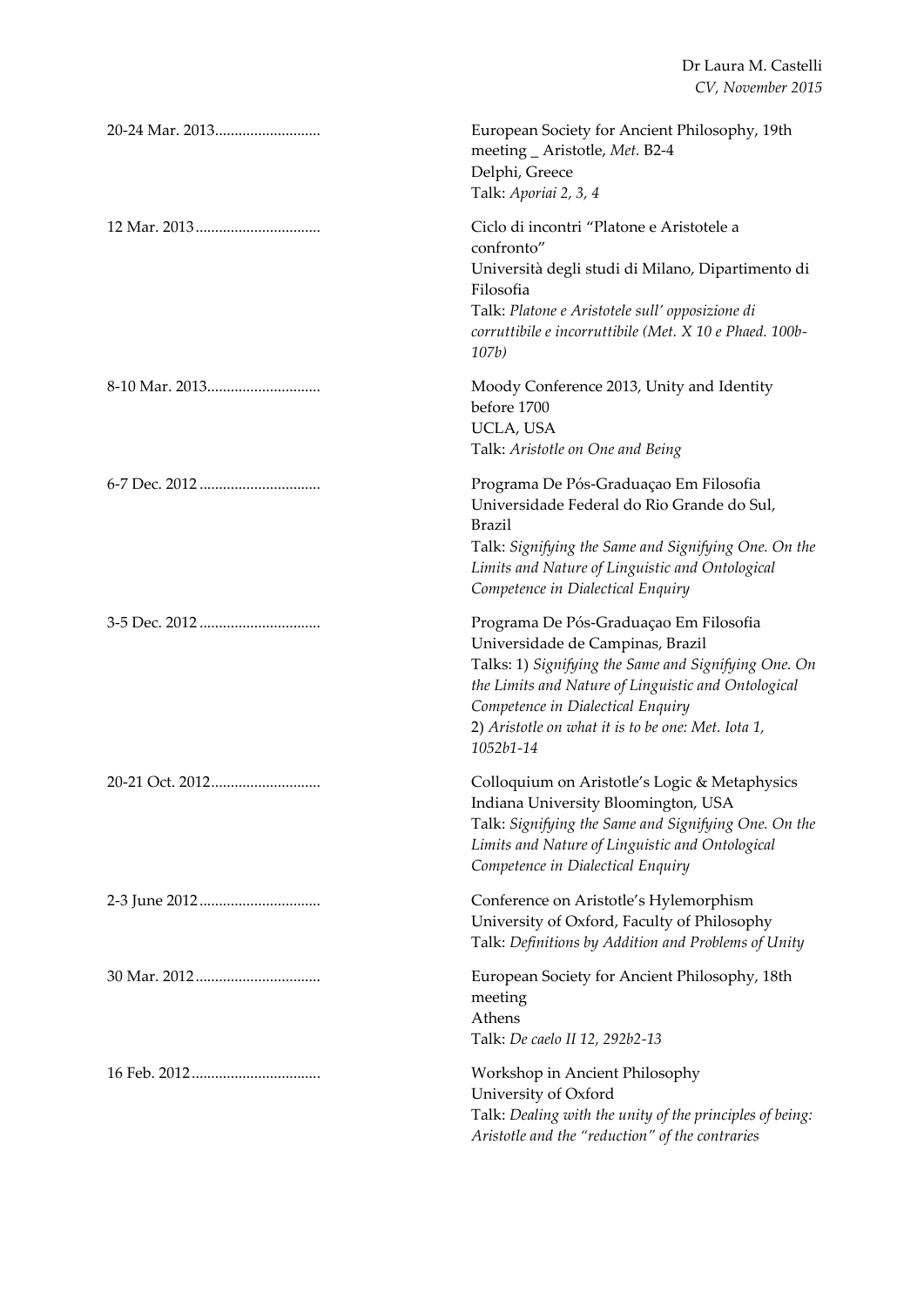Dr Laura M. Castelli *CV, November 2015*

| 27-30 June 2011       | Conference: Definition and Causality in<br>Aristotle's Metaphysics and Posterior Analytics<br>Universidade de Campinas (Brazil)<br>Talk: Aristotle on Genus and Differences: Met. X9<br>between the Topics and the Posterior Analytics                                                                                                     |
|-----------------------|--------------------------------------------------------------------------------------------------------------------------------------------------------------------------------------------------------------------------------------------------------------------------------------------------------------------------------------------|
|                       | Synousiai<br>Università degli Studi di Milano, Dipartimento di<br>Filosofia<br>Talk: Problemi e questioni aperte nella trattazione<br>aristotelica dei contrari                                                                                                                                                                            |
|                       | Kolloquium - Plato's Phaedrus<br>Eberhard Karls Universität, Tübingen<br>Talk: Phaedr. 262c5-266c9                                                                                                                                                                                                                                         |
|                       | International Workshop - Universals in Ancient<br>Philosophy<br>Scuola Normale Superiore, Pisa<br>Talk: Universals, Particulars and Aristotle's Criticism<br>of Plato's Forms                                                                                                                                                              |
| 14-16 May 2010        | Conference: Questions in Aristotle's Metaphysics<br>University of Oxford, Oriel College<br>(Summing up and conclusions)                                                                                                                                                                                                                    |
|                       | Scetticismo e Relativismo: una giornata di studio<br>Università degli Studi di Siena<br>(Discussant on Aristotele e il relativismo: Met. IV 4-6<br>by Ugo Zilioli)                                                                                                                                                                         |
|                       | Seminari della Classe di Lettere<br>Scuola Normale Superiore, Pisa<br>Talks: 1) Introduzione agli scritti aristotelico-<br>peripatetici su temi acustici/musicali. Ontologia del<br>suono e determinazione di un ambito scientifico<br>2) La harmonike come scienza aristotelica e lo statuto<br>scientifico delle questioni in Probl. XIX |
| 26 Feb. - 1 Mar. 2009 | Kolloquium - Plato's Phaedo<br>Eberhard Karls Universität, Tübingen<br>Talk: Aristoteles Kritik an die platonische Behandlung<br>der Ursachen                                                                                                                                                                                              |
|                       | Seminari della Classe di Lettere -<br>Storia della Filosofia Medievale<br>Scuola Normale Superiore, Pisa<br>3 lectures: Greek, Arabic and Latin Commentators on<br>Met. IV2 and the place of Met. X                                                                                                                                        |
|                       | Workshop in Ancient Philosophy<br>University of Oxford<br>Talk: Aristotle on One in Number and One in eidos                                                                                                                                                                                                                                |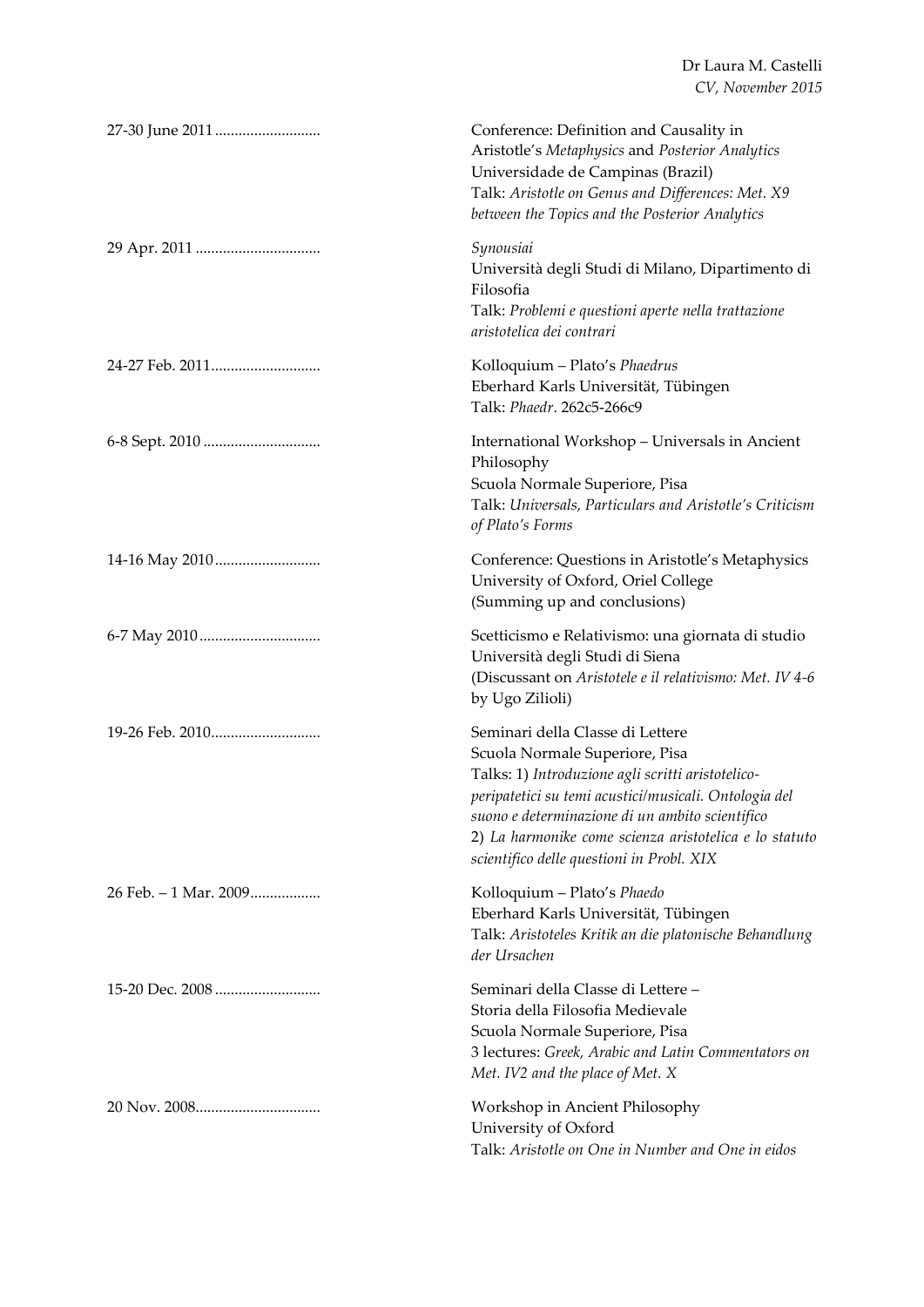Dr Laura M. Castelli *CV, November 2015*

| International Workshop on<br>Aristotle's Posterior Analytics<br>Scuola Normale Superiore, Pisa<br>Talk: Matter, Necessity and the Middle Term in An.<br>Post. B11    |
|----------------------------------------------------------------------------------------------------------------------------------------------------------------------|
| Kolloquium – Plato's Philebus<br>Eberhard Karls Universität, Tübingen<br>Talk: Einheit, Multiplizität und ein Geschenk der<br>Götter (Einleitung zu Phil. 13e2-20b5) |
| International Workshop on Universals<br>Scuola Normale Superiore, Pisa<br>Talk: Plato and Aristotle on Universals and Definition<br>by Division (Met. Z12 and 14)    |
| Kolloquium - Plato's Sophist<br>Eberhard Karls Universität, Tübingen<br>Talk: Die Auswahl von METIETA FENH: einige<br>Bemerkungen                                    |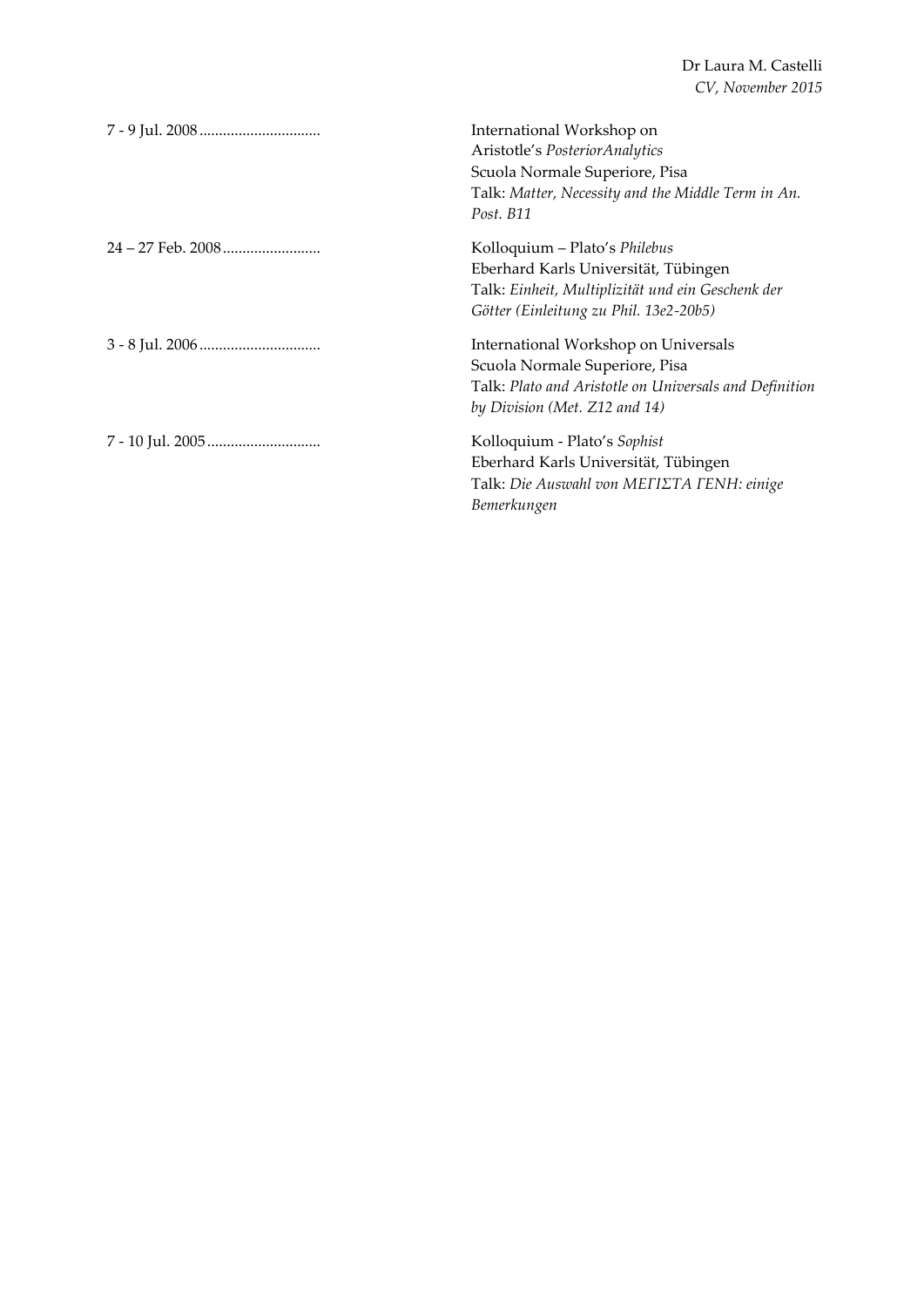### **A. Topics of seminars and lectures at Eberhard Karls Universität Tübingen, Sommersemester 2014 (in German)**

Teaching load: 9 hours per week

- Lecture (Vorlesung): Introduction in Aristotle's Philosophy (Einführung in die Philosophie des Aristoteles), attended by both undergraduates and graduates
- Proseminar: Aristotle, Physics (introductory seminars for undergraduates in their first four semesters)
- Hauptseminar: Aristotle, Metaphysics XII
- Hauptseminar: Contraries as Principles in Plato and Aristotle

## **B. Topics of lectures at the Scuola Normale Superiore (Pisa), Oct. 2013 (in Italian)**

Teaching load: 16 hours, attended by both graduates and undergraduates

- Aristotle: from ancient biographical tradition to recent interpretations
- Aristotle's Metaphysics (structure and composition; nature of the enquiry; the science of being qua being: demonstrative knowledge and dialectic)
- The enquiry into substance: Categories and Metaphysics
- Predication and universals in Aristotle's logical writings and in the Metaphysics
- Parts and wholes: mereological issues in Aristotle's metaphysics and natural philosophy

## **C. Teaching activity at Exeter College and Christ Church (Oxford), 2011 – 2012 (in English)**

Teaching load: 12 + 4 weighted hours per week, undergraduates

- Aristotle, *Nicomachean Ethics* (in Greek and in translation)
- Aristotle, *Physics* (in Greek)
- Plato, *Republic* (in Greek and in translation)
- Plato, *Meno* and *Euthyphro* (in Greek)
- Plato, *Sophist* and *Theaetetus* (in Greek)
- *Latin Philosophy* (in Latin)
- *Sextus Empiricus* (in Greek)
- *Elementary Logic, General Philosophy* and *Moral Philosophy* for Prelims and Mods

## **D. Further teaching activity (previous to 2011)**

### **Tutorials**

- Aristotle's *De Anima, Rhetorica, De Partibus Animalium* (at SNS)
- Introduction to Plato and Aristotle

### **Seminars**

- Aristotle's *De Anima*, B1-2
- Aristotle's *Metaphysics* XII 1-5
- Leibniz on necessity and free will
- L. Wittgenstein and W. Sellars on relations
- Ontological Vagueness and Vagueness of identity
- G. Frege, *Die Grundlagen der Arithmetik*, §§. 29-39: one, unity, the (number) one
- G. Frege, *Die Grundlagen der Arithmetik*, §§. 62-69: Statements of numerical identity and definition of the notion "the number pertaining to the concept F"

**Lectures** (intended for both undergraduates and graduates)

- Introduction to Plato's *Republic* and elements of theory of dialogue
- Introduction to Aristotle's theory of oppositions and contrariety (*Met.* X3-4)
- Introduction to Aristotle, *EN* I-VI